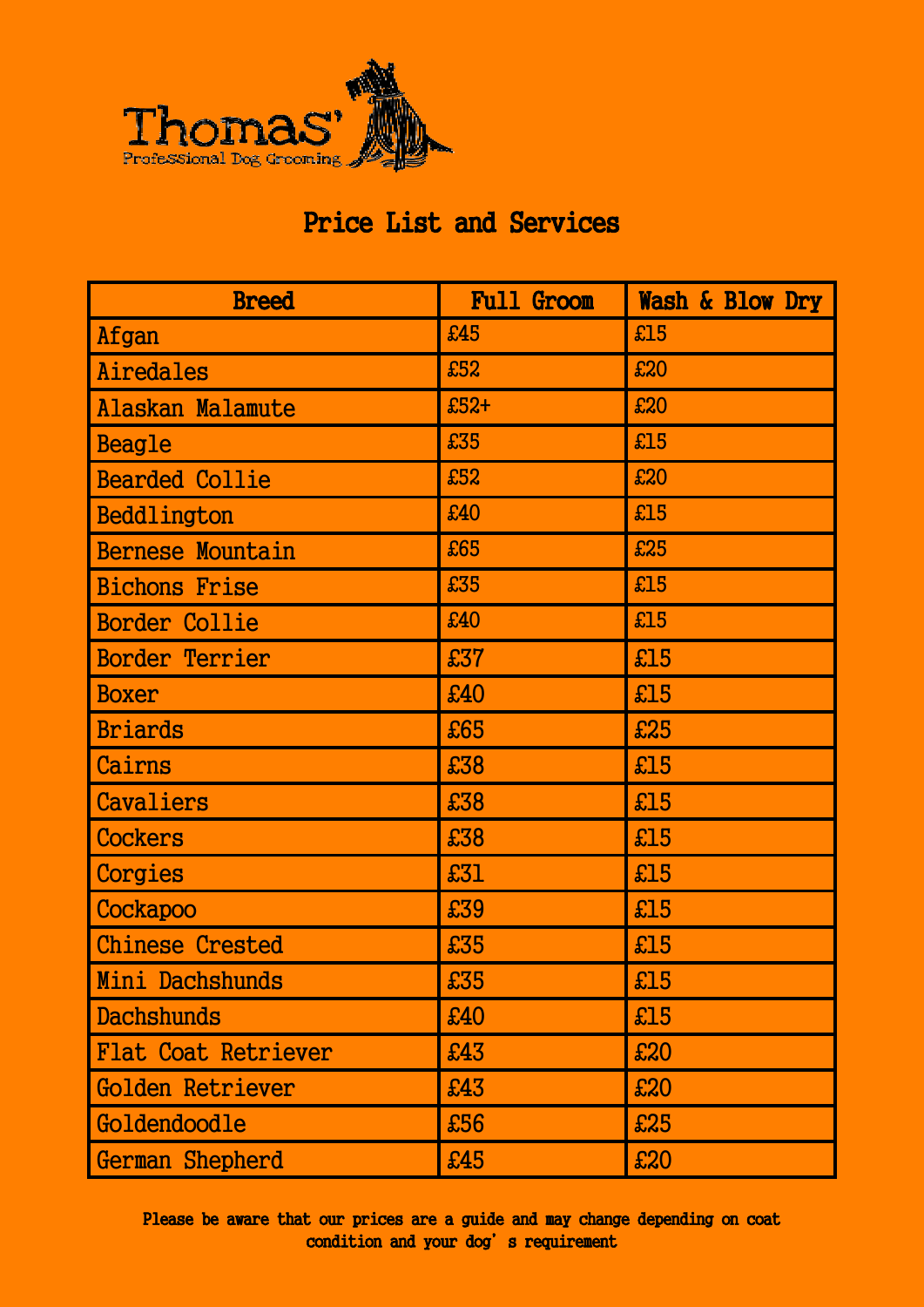

| <b>Breed</b>              | <b>Full Groom</b> | Wash & Blow Dry |
|---------------------------|-------------------|-----------------|
| Long Hair German Shepherd | £54               | £20             |
| <b>Husky</b>              | £66               | £25             |
| Italian Spinone           | £52               | £20             |
| Irish Terrier             | £40               | £15             |
| Irish Wolfhound           | £60               | £25             |
| <b>Jack Russell</b>       | £35               | £15             |
| Lagotto                   | £40               | £15             |
| Labrador                  | £40               | £15             |
| Labradoodle               | £55               | £20             |
| Lakeland Terrier          | £40               | £15             |
| Lurcher                   | £40               | £15             |
| Maltese                   | £38               | £15             |
| New Foundland             | £68               | £25             |
| 01d English Sheepdog      | £56               | £25             |
| Otterhound                | £56               | £25             |
| Poodles Toy               | £40               | £15             |
| <b>Poodles Miniature</b>  | £44               | £15             |
| <b>Poodles Standard</b>   | £65               | £25             |
| Rough Collie              | £43               | £20             |
| Rhodesian Ridgeback       | £40               | £15             |
| Rottweiler                | £42               | £15             |
| Springer                  | £40               | £15             |
| Samoyed                   | £56               | £25             |
| Miniature Schnauzer       | £39               | £15             |
| <b>Standard Schnauzer</b> | £49               | £20             |

Please be aware that our prices are a guide and may change depending on coat condition and your dog's requirement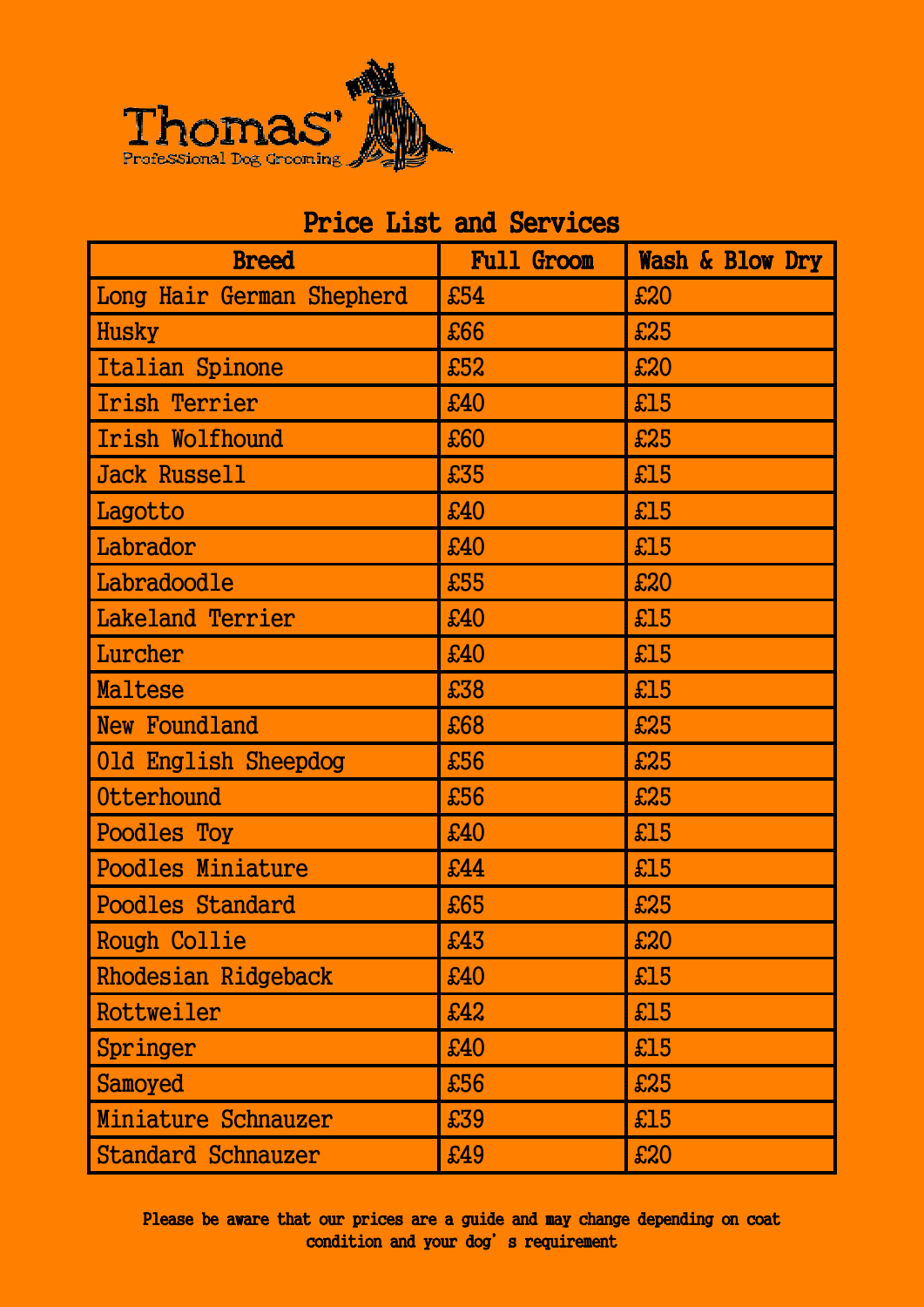

#### Price List and Services Breed Full Groom Wash & Blow Dry Giant Schnauzer  $\left| \right.$   $\left| \right.$   $\left| \right.$   $\left| \right.$   $\left| \right.$   $\left| \right.$   $\left| \right.$   $\left| \right.$   $\left| \right.$   $\left| \right.$   $\left| \right.$   $\left| \right.$   $\left| \right.$   $\left| \right.$   $\left| \right.$   $\left| \right.$   $\left| \right.$   $\left| \right.$   $\left| \right.$   $\left| \right.$   $\left| \right.$   $\left| \right.$   $\left| \right.$  $S$ cottish Terrier  $\left| \right|$  £38  $\left| \right|$  £15  $\text{Setters}$   $\left| \frac{1}{642} \right|$   $\left| \frac{15}{615} \right|$ Sealyham £38 £15  $\sinh$   $\frac{\pi}{40}$   $\sinh$   $\frac{\pi}{40}$ Saluki £43 £20 Sussex Spaniel £40 £15 St Bernard  $\left| \right|$   $\left| \right|$   $\left| \right|$   $\left| \right|$   $\left| \right|$   $\left| \right|$   $\left| \right|$   $\left| \right|$   $\left| \right|$   $\left| \right|$   $\left| \right|$   $\left| \right|$   $\left| \right|$   $\left| \right|$   $\left| \right|$   $\left| \right|$   $\left| \right|$   $\left| \right|$   $\left| \right|$   $\left| \right|$   $\left| \right|$   $\left| \right|$   $\left| \right|$   $\left$ Tibetan Terrier  $\left| \begin{array}{ccc} 1.39 & 1.15 \\ 1.39 & 1.15 \end{array} \right|$ Tibetan Mastiff **1.54 1.54 1.20** Welsh Terrier  $\left| \begin{array}{ccc} 1.39 & 1.15 \\ 1.39 & 1.15 \end{array} \right|$  $N$ eimerana  $\frac{1}{2}$   $\frac{1}{2}$   $\frac{1}{2}$   $\frac{1}{2}$   $\frac{1}{2}$   $\frac{1}{2}$   $\frac{1}{2}$   $\frac{1}{2}$   $\frac{1}{2}$   $\frac{1}{2}$   $\frac{1}{2}$   $\frac{1}{2}$   $\frac{1}{2}$   $\frac{1}{2}$   $\frac{1}{2}$   $\frac{1}{2}$   $\frac{1}{2}$   $\frac{1}{2}$   $\frac{1}{2}$   $\frac{1}{2}$   $\frac{1}{2}$ West Highlander  $\left| \right|$   $\frac{138}{25}$   $\left| \right|$   $\frac{15}{25}$ Wire Hair Fox Terrier  $\left| \right|$  £38  $\left| \right|$  £15 Whippet  $\left| \begin{array}{c} 255 \\ \end{array} \right|$  $N$ olfhound  $\left| \right|$   $\left| \right|$   $\left| \right|$   $\left| \right|$   $\left| \right|$   $\left| \right|$   $\left| \right|$   $\left| \right|$   $\left| \right|$   $\left| \right|$   $\left| \right|$   $\left| \right|$   $\left| \right|$   $\left| \right|$   $\left| \right|$   $\left| \right|$   $\left| \right|$   $\left| \right|$   $\left| \right|$   $\left| \right|$   $\left| \right|$   $\left| \right|$   $\left| \right|$   $\$ Yorkshire Terrier 238 215 Other Breeds and Cross **Breeds** Dependant on Size & Coat  $£15 - 25$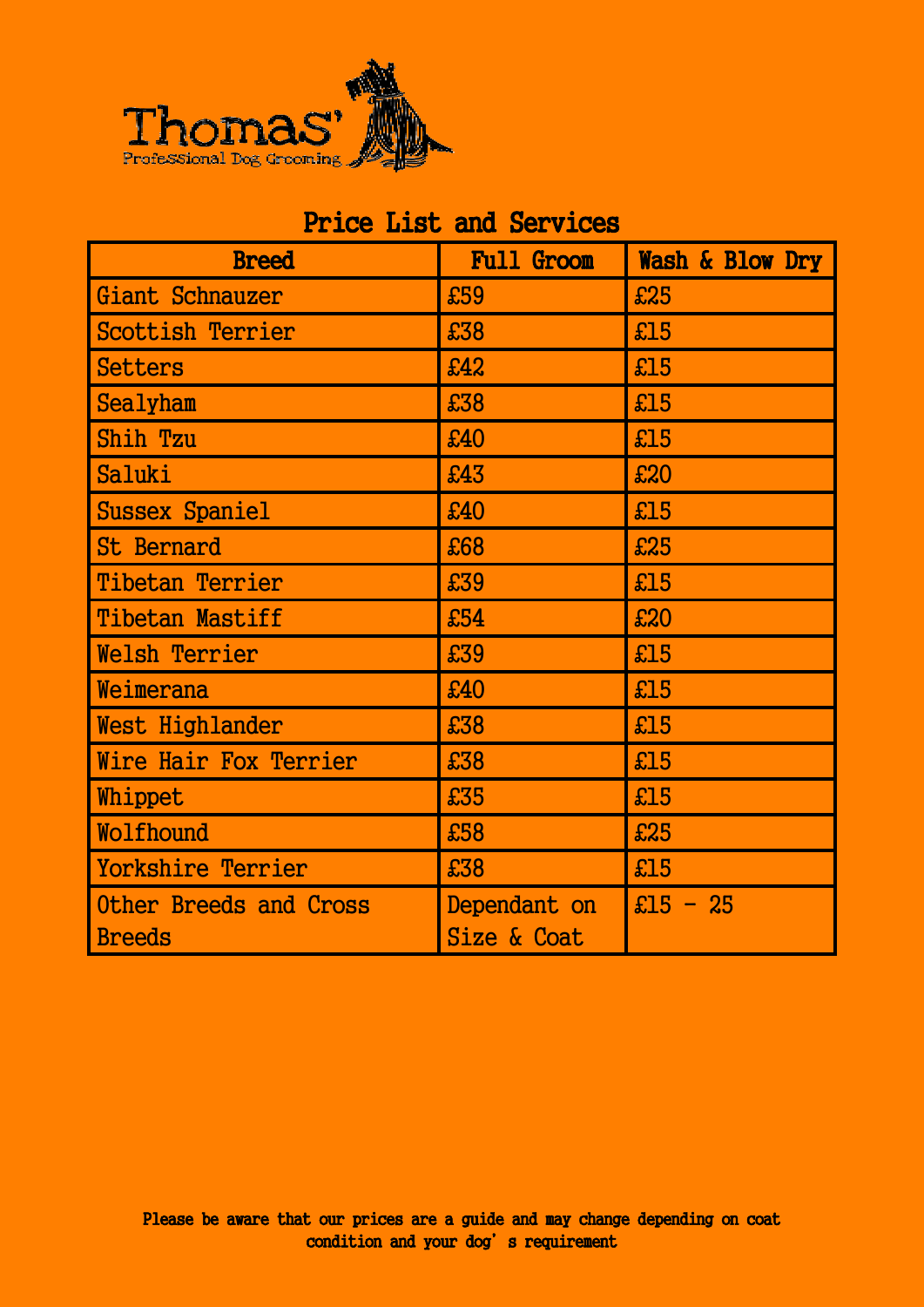

#### Services

We offer treatments as well as full grooms. If your dog requires a touch up or a specific requirement please give us a call to discuss. We offer the following treatments:

| <b>Treatment</b>           | Price                                               | Details                                                                                                                                                                                                                                                              |
|----------------------------|-----------------------------------------------------|----------------------------------------------------------------------------------------------------------------------------------------------------------------------------------------------------------------------------------------------------------------------|
| Nail Trim                  | £7                                                  | Trim and tidy long nails                                                                                                                                                                                                                                             |
| Anal Gland Expression      | £8                                                  | If your dog is scooting on the floor<br>or licking too much their anal glands<br>maybe full and require expressing                                                                                                                                                   |
| <b>Parasite Removal</b>    | £25 to £35<br>(Dependent on breed<br>and infection) | This includes a bath with Ridasect<br>shampoo and tick removal if<br>required                                                                                                                                                                                        |
| <b>Hygiene Clip</b>        | £10                                                 | If your dog has problems where they<br>cannot clean the rear end and require<br>a clip to keep clean we can do that<br>for you                                                                                                                                       |
| <b>Puppy Intro</b>         | £10 a session<br>(This does not<br>include a groom) | For puppies, grooming is a new<br>experience and takes a few steps to<br>get used to. Attending a few times to<br>get the feel, sounds and smells of<br>the parlour before carrying out full<br>groom. Please speak to us for more<br>details                        |
| <b>Specialist Shampoos</b> | £4.50 each<br>In addition to<br>groom or treatment  | We offer a wide range of specialist<br>shampoos to suit all coats and skin<br>types. Whether you are wanting a<br>sparking copper coat or a brilliant<br>white coat or something soothing for<br>an irritated skin and many more, we<br>can enhance your dog's coat. |

Please be aware that our prices are a guide and may change depending on coat condition and your dog's requirement